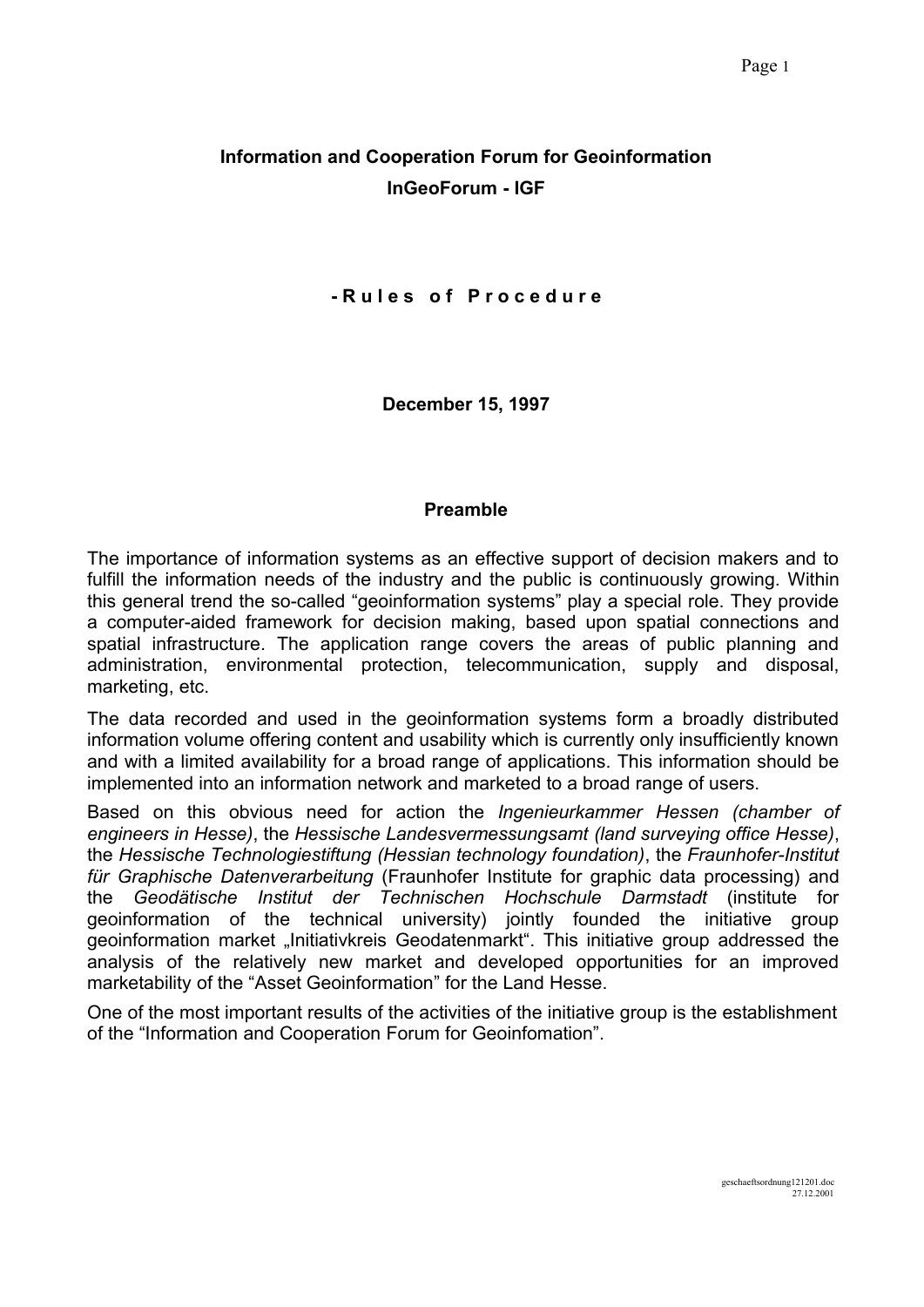## **Name, Term**

- 1. The forum will be established by ZGDV e.V. under the name "Informations- und Kooperationsforum für Geodaten / Information and Cooperation Forum for Geoinformation" (or in short InGeoForum or IGF). This forum is an independently operating organization of ZGDV e.V. within the framework of the ZGDV statutes and pursuant to the policy responsibility of the ZGDV Board.
- 2.According to the statutes of ZGDV e.V. the InGeoForum is a non-profit organization without any own commercial purposes.
- 3. The head office of the InGeoForum will be established in Darmstadt. The InGeoForum will operate an office at the ZGDV e.V. in Darmstadt and possibly additional branch offices at other locations.
- 4.The InGeoForum is established for an indefinite period of time.

## **Article 2**

## **Tasks**

- 1. The goals and targets of InGeoForum within the scope of the statutes fo ZGDV e.V. are:
	- to drive the cooperation between providers and users of so-called geoinformation;
	- to research and support areas of application of geoinformation with impact on the regional market; and
	- to support the use and the sharing of geoinformation within the scope of politically and economically relevant targets in general.

The basic objective is to support the development of a **National Infrastructure for Geoinformation**.

Thus InGeoForum pursues the non-material interests of its members.

- 2. These goals and targets result in the following tasks of InGeoForum:
	- to develop strategic concepts for growth, technical change, market trends, and macroeconomic questions of the geoinformation market;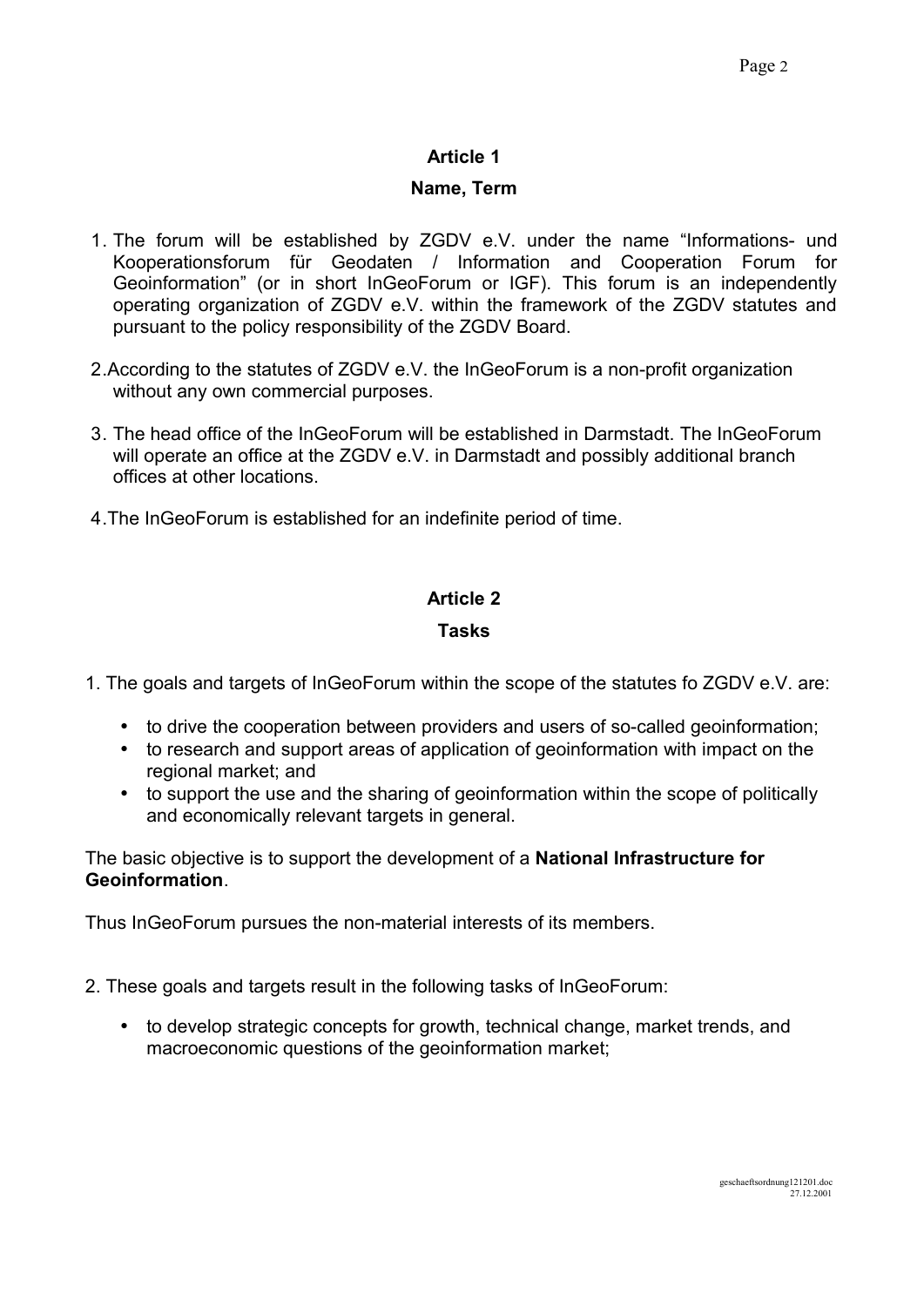- to develop and enhance a system to provide comprehensive information about available geoinformation, including rates, quality, usability and suitability;
- to communicate information about available geoinformation, including rates, quality, usability and suitability;
- to hold information events and user seminars for members and persons specified by the members;
- to hold presentation and information events about the use and the distribution of geoinformation;
- to hold and mentor research and development projects in connection with the use and the distribution of geoinformation within the pre-competitive sector;
- to provide formation, advanced training and development for professionals and other persons in regard to the use and the distribution of geoinformation;
- to provide formation for university students and other apprentices in regard to the use and the distribution of geoinformation;
- 3.The funds of the InGeoForum must only be used for the purpose of the ZGDV e.V. according to its statutes and to achieve the goals and targets as stated to Article 2 (1)  $(2)$ .

The members will not receive any payments from the funds of ZGDV e.V. and/or InGeoForum. No person must benefit by spend unrelated to the purpose of the Forum or by unreasonably high remunerations. The Management of the InGeoForum will determine the amounts of reasonable remuneration. The remuneration policies of ZGDV e.V. are valid for the employees of InGeoForum.

- 4.The work of InGeoForum will be at least cost-covering, InGeoForum will not receive any subsidies from ZGDV e.v.
- 5.In addition, InGeoForum strives to establish a close and trusting cooperation with the Government of the Land Hesse and the regional authorities as well as with other institutions dealing with the relevant economic and technological issues, also including other regions and other Federal Lands.

## **Article 3**

## **InGeoForum Members**

- 1.The InGeoForum membership will be constituted as special form of a ZGDV Forum Membership.
- 2.The institutions of the initiative group Geodatenmarkt are the founding and/or ordinary members of InGeoForum.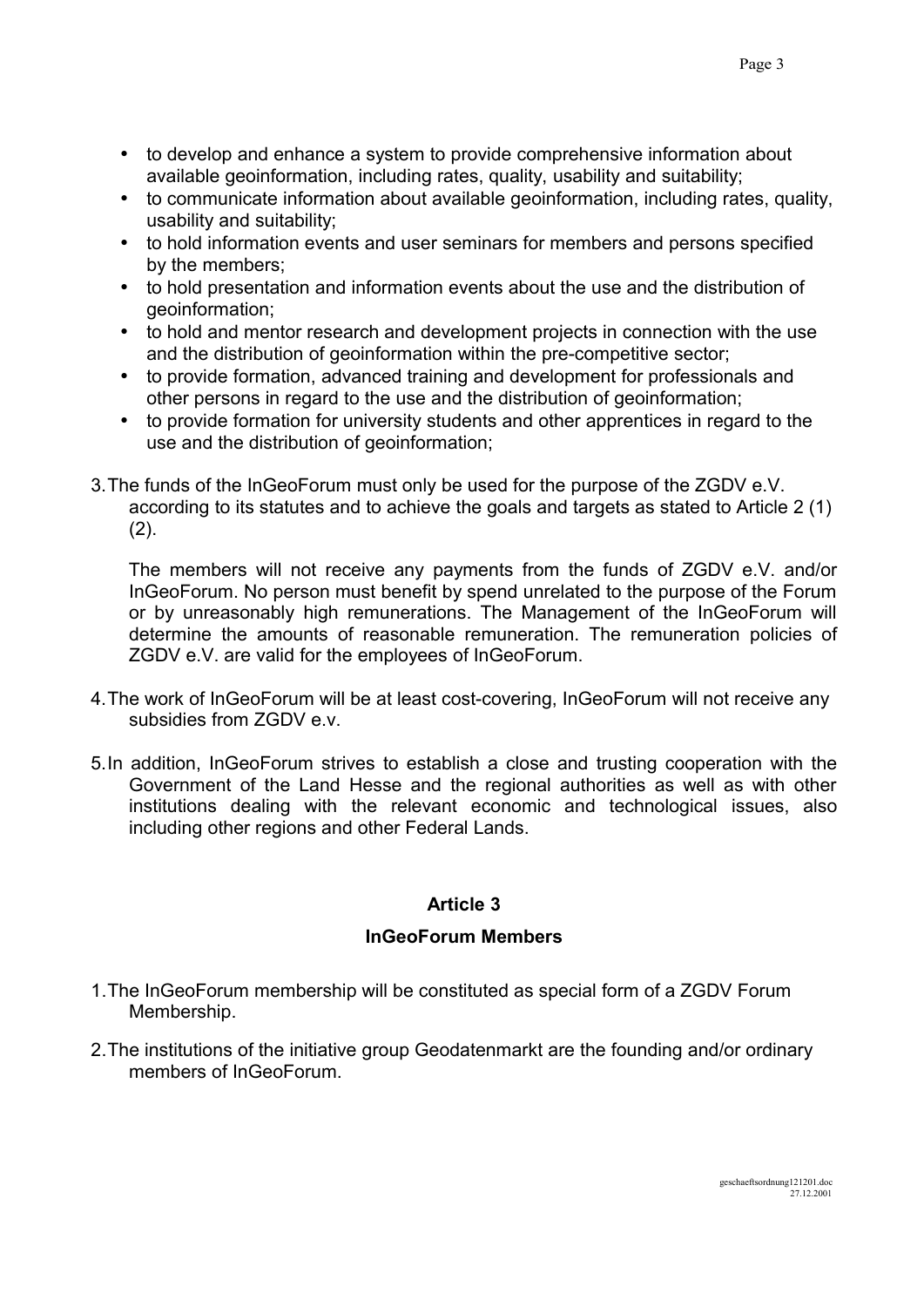- 3.Natural persons and legal entities, whose professional or ideological interests or concerns are connected to the statutable purpose of ZGDV e.V. and the InGeoForum can become members of the InGeoForum. However, natural persons should only be accepted as members if a special justification is given based on their professional status and qualification.
- 4.The ordinary members of the ZGDV e.V. do not become automatically members of InGeoForum. A membership may be granted at a reduced membership fee rate (see Membership Fee Rules) on request. The Chairperson of the Board of ZDGV is member of the InGeoForum based on his/her office and is not subject to fees.
- 5.There are 4 different ways of participation (membership) in the InGeoForum for public and private owners and users of data and for institutions, which are interested in the support and the development of the geoinformation market:
	- Founding members,
	- Ordinary members,
	- Associated members of administration and industry,
	- Associated schools, universities and associations.

### **Commencement and Termination of the InGeoForum Membership**

- 1.An application for the membership in InGeoForum must be directed to the Management Board in writing. The Management Board of InGeoForum will decide about the acceptance in agreement with the Board of the ZGDV e.V. The InGeoForum membership will become effective on payment of the first InGeoForum membership fee.
- 2.The minimum membership period for the InGeoForum is two years and is automatically renewed by another two years unless a valid notice of termination is given.
- 3.The InGeoForum Membership is terminated:
	- in case of legal entities upon their dissolution;
	- after written notice of termination 3 months prior to the end of the membership period; the notice of termination must be sent by registered mail to the Management Board of InGeoForum and for information to the ZGDV Board.
	- by resolution of the InGeoForum Plenum, if a continued membership of the respective InGeoForum Member would damage the reputation or the interests of InGeoForum;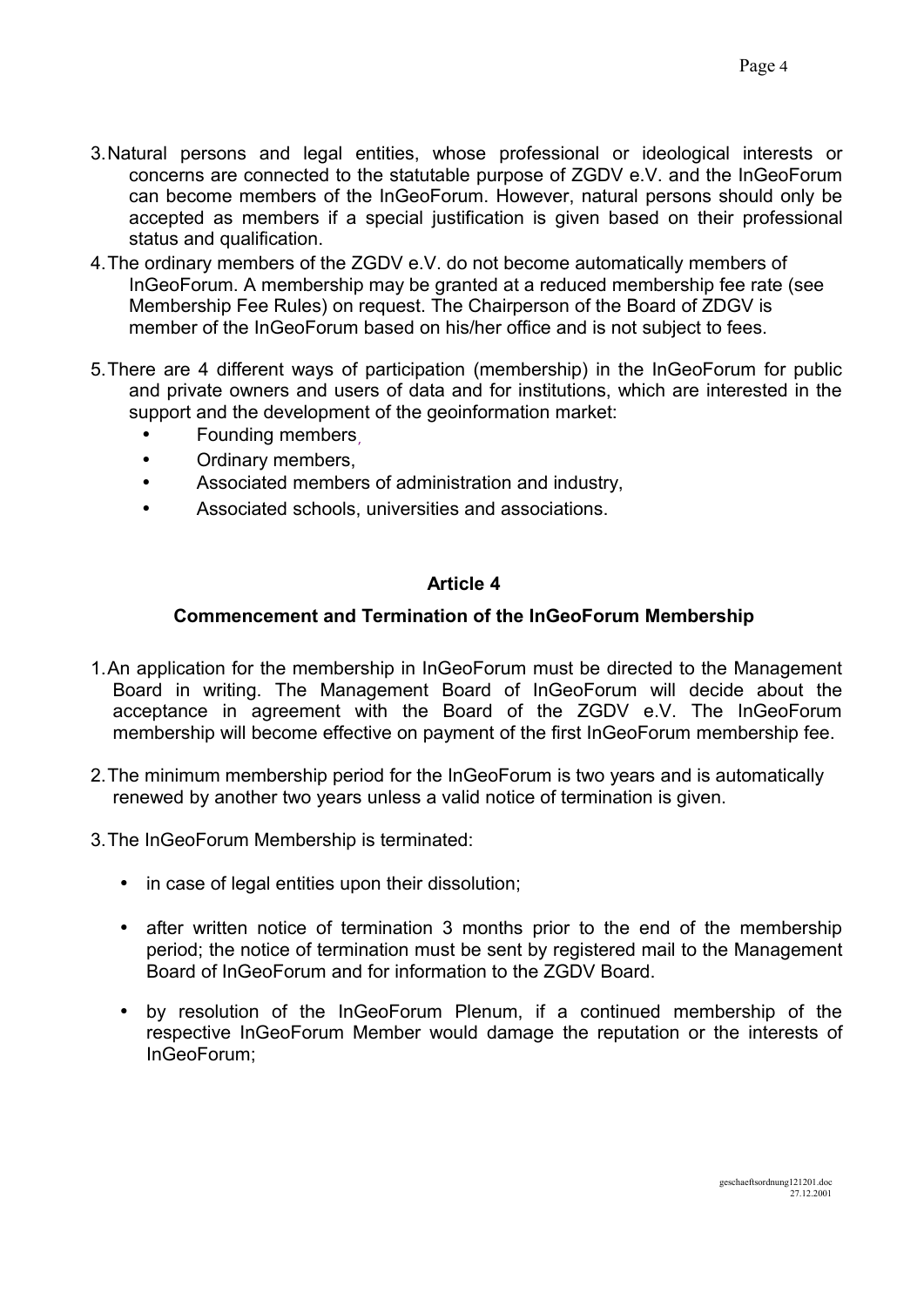- by resolution of the meeting of the members of ZGDV e.V., if a continued membership of the respective InGeoForum Member would damage the reputation or the interests of ZGDV e.V.;
- for InGeoForum members which are in default of payment with more than one annual membership fee;
- by special notice of termination given by the InGeoForum member within 4 weeks after a possible increase of membership fees adopted by the InGeoForum Plenum;
- 4. In case of a termination of the membership a claim on repayment of membership fees or assets on a pro-rata basis is excluded.

#### **Rights and Obligation of the InGeoForum Members**

- 1.The rights and obligations of the InGeoForum Members are determined by the Rules of Procedure of InGeoForum.
- 2.The InGeoForum Members are not subject to any restrictions regarding their business activities.
- 3.The InGeoForum Membership does not entitle the members in this capacity to any assets of ZGDV e.V. or to a repayment of paid membership fees.
- 4.The members of the InGeoForum are obliged to support InGeoForum in the fulfillment of its duties.
- 5.The members are obliged to ensure the trusting cooperation among each other to support the goals and targets of InGeoForum in their actions.
- 6.The membership in the InGeoForum does not establish any further rights and obligations.

#### **Article 6**

### **InGeoForum Membership Fees and Cost Funding**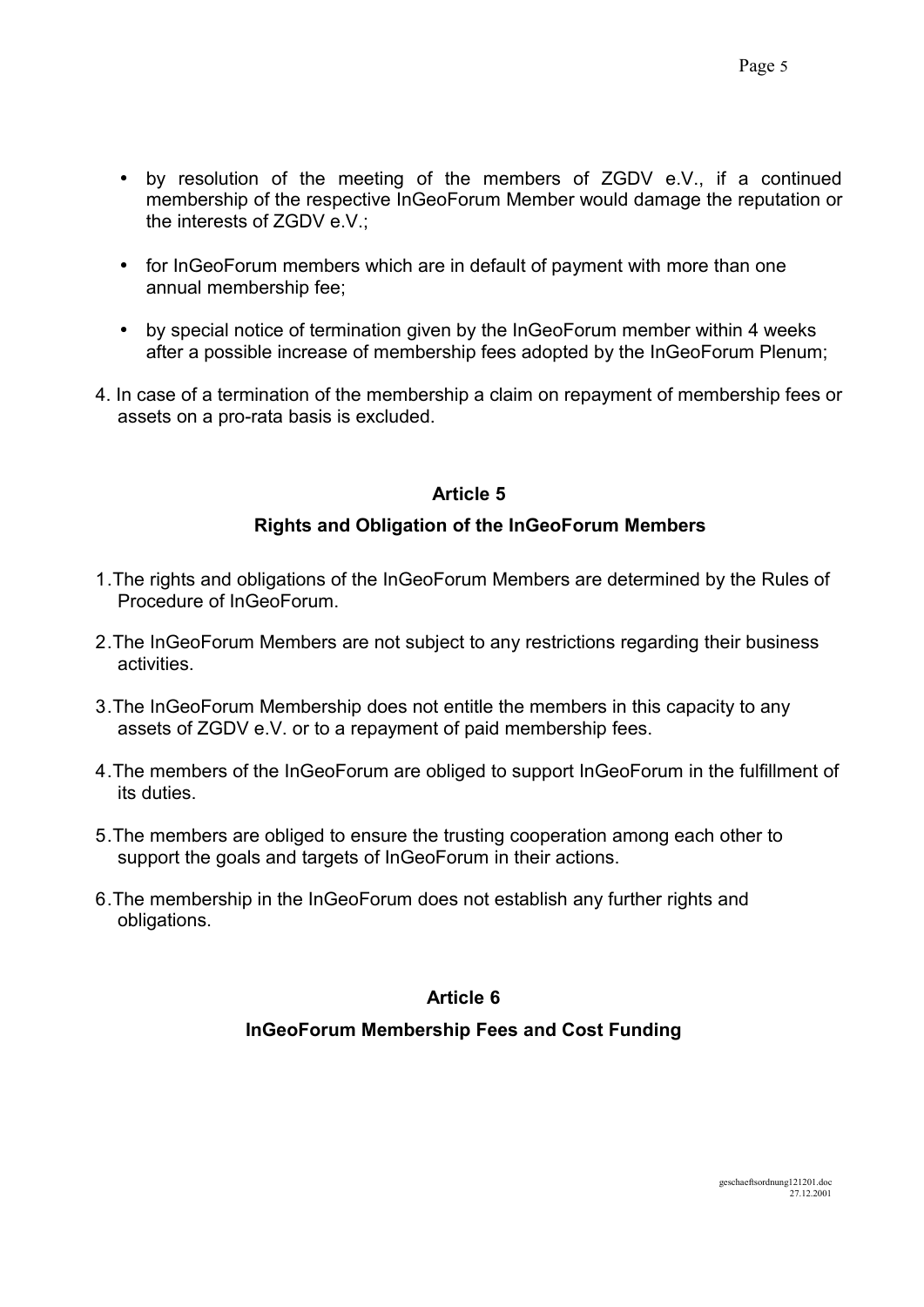- 1.The membership fees for the InGeoForum membership are regulated in the Membership Fee Rules (see Attachment).
- 2.The Membership Fee Rules form part of the annual budget.
- 3.InGeoForum procures its funds by remunerations for services rendered and contributions of third parties, in addition to the payments and fees of its members.

#### **Executive Bodies**

The executive bodies of InGeoForum are: The InGeoForum Plenum, the Management Board, Expert Committees – if any - and the Council – if any.

#### **Article 8**

#### **InGeoForum Plenum**

- 1.The InGeoForum Plenum is composed by the InGeoForum members. All founding members and all ordinary members are entitled to one vote in the InGeoForum Plenum. Associated members may participate in voting meetings, however solely in an advisory capacity.
- 2.The Spokesperson of the Management Board of InGeoForum will convoke the ordinary InGeoForum Plenum at least once per year.
- 3.The Invitation to the InGeoForum Plenum must be submitted to the InGeoForum members in writing, stating the place, the time and the agenda, at least two weeks prior to the meeting.
- 4.The Spokesperson of the Management Board will convoke an extraordinary InGeoForum Plenum if necessary or on written request of a least one third of the InGeoForum members.
- 5.The InGeoForum members may authorize a third party as proxy for the InGeoForum Plenum, if proof of a respective authorization of representation in writing can be provided to the Spokesperson of the Managing Board.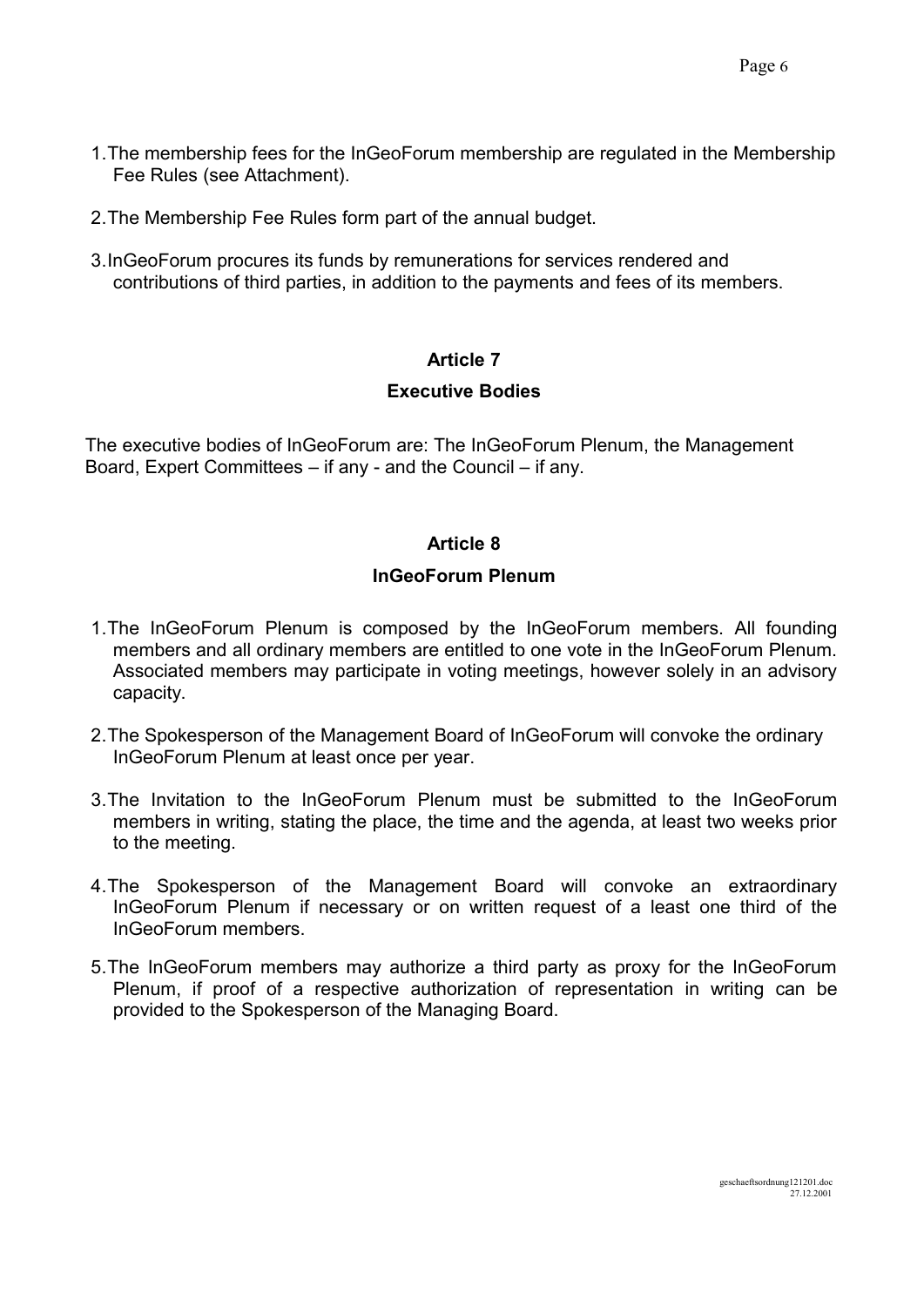## **Management Board**

- 1.The Management Board of InGeoForum carry out their duties in a honorary capacity. The Management Board is elected by the InGeoForum Plenum and confirmed by the Board of ZGDV e.V.
- 2.The Management Board is composed by up to three persons, which elect the Spokesperson of the Management Board from their midst.
- 3.The Management Board is elected for a period of three years. A reelection without discontinuance of office is permissible.
- 4.The Management Board may adopt separate rules of procedure.
- 5.InGeoForum is represented jointly by two members of the Management Board, whereas one of these two is the Spokesperson.

## **Article 10**

## **Responsibilities of the Management Board**

1.The Management Board is responsible for the conduct of all businesses in reference to InGeoForum.

2.The Management Board has the following tasks in addition:

- Taking actions suitable to achieve the goals and targets of InGeoForum in the meaning of Article 2;
- Establishment of the annual budget, the annual accounts, preparation of the resolutions of the InGeoForum Plenum;
- Reports to the ZGDV Board.
- 3.The Management Board may establish so-called expert committees to realize the goals and targets of InGeoForum. A committee is composed by persons which are members or which belong to members of InGeoForum. The committee is appointed by the Management Board in regard to the number and the persons it comprises and will be confirmed by the InGeoForum Plenum.
- 4.InGeoForum is subject to the budgeting rules and the controlling of ZGDV.

## **Article 11**

### **Responsibilities of the InGeoForum Plenum**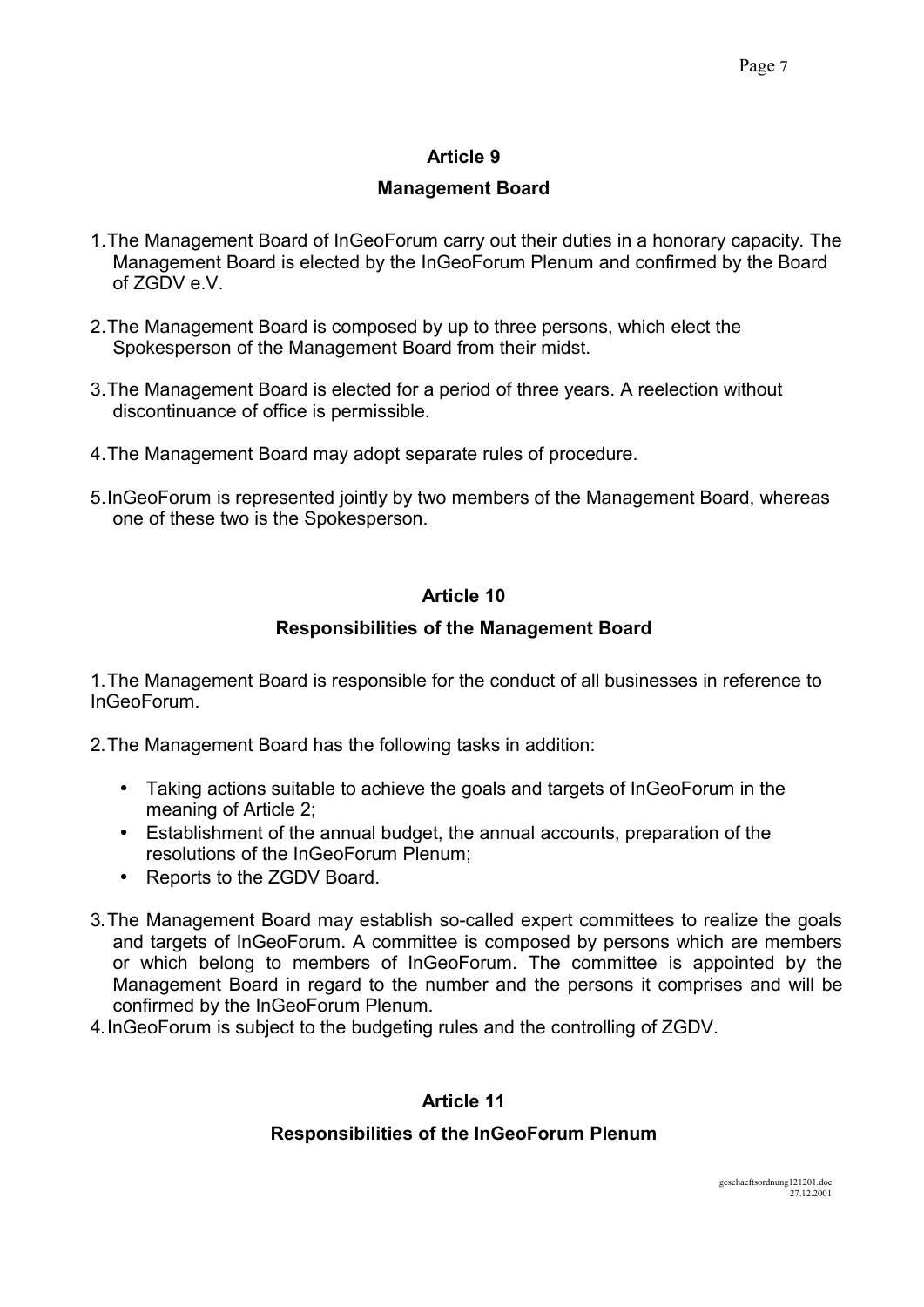- 1. The InGeoForum Plenum has the following rights and obligations within the scope of the ZGDV statutes:
	- The Plenum elects a three-member Management Board;
	- the Plenum examines and approves the annual accounting of the Forum presented by the Management Board, it discharges the Management Board and recommends to the ZGDV Meeting of the Members to discharge the ZGDV Board in regard to InGeoForum;
	- the Plenum adopts resolutions regarding the matters presented by the Management Board for resolution, it authorizes in particular the annual budget and makes decisions regarding the mid-term and long-term goals and targets of InGeoForum;
	- the Plenum adopts changes of the Rules of Procedure;
	- the Plenum adopts the suggestion to the ZGDV Board after dissolution of InGeoForum pursuant to Article 15 of the present Rules of Procedure.
- 2. The consent of the InGeoForum Plenum is also required for
	- the entering into force of the Rules of Procedure, the arrangement of the details regarding the tasks of the head office and the InGeoForum membership as well as the details of the InGeoForum Membership Fee Rules.
- 3. The resolutions of the InGeoForum Plenum require the consent of the ZGDV Board to become effective. Objections must be raised within six weeks after service of the minutes of the Plenum to the ZGDV Board, otherwise the resolutions are deemed as approved by the ZGDV Board.

### **Adoption of Resolutions of the InGeoForum Plenum**

1. The Spokesperson of the Management Board or a Member of the Management Board of InGeoForum authorized by the Spokesperson will chair the InGeoForum Plenum.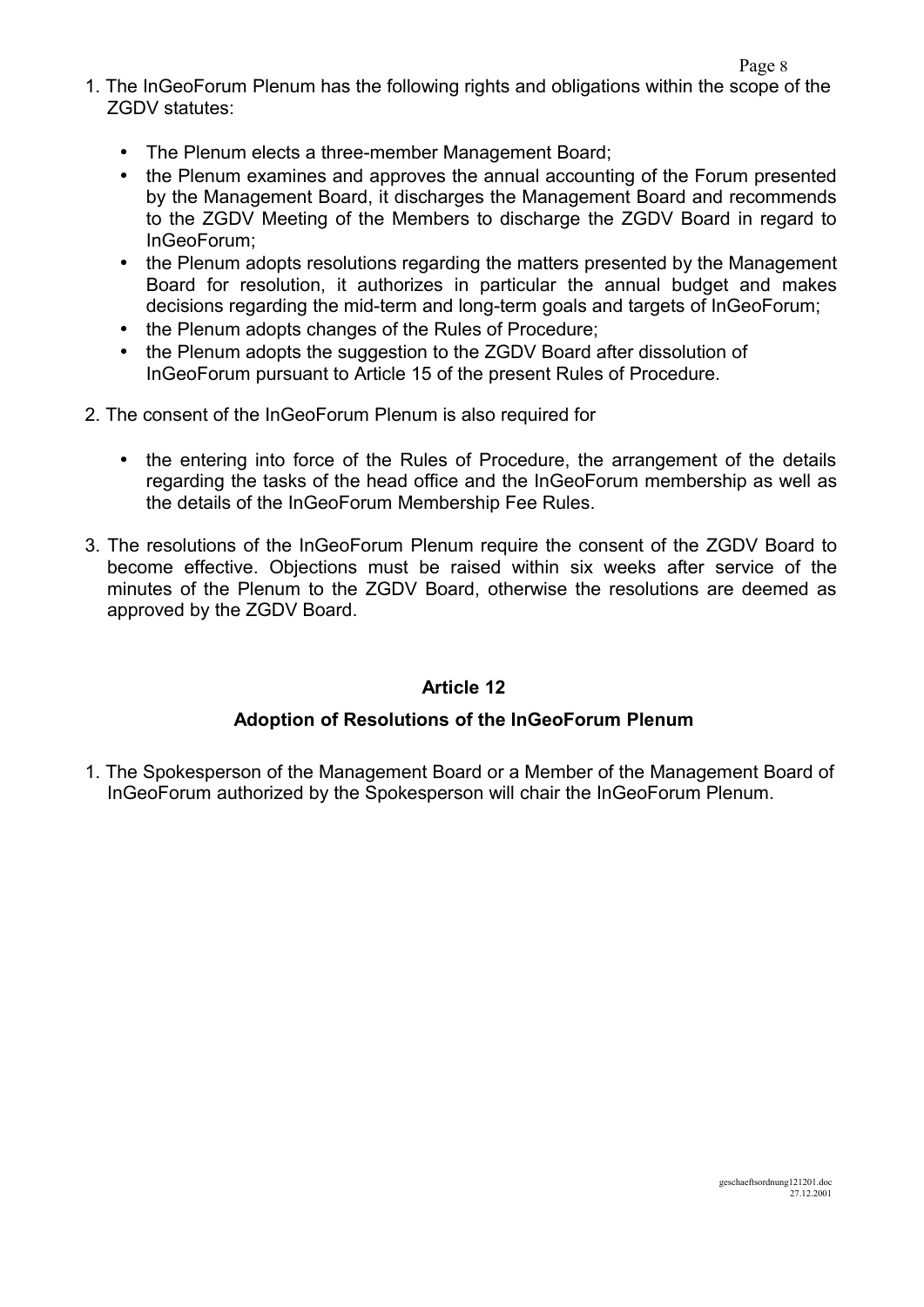- 2.Resolutions can be adopted regardless of the number of the present InGeoForum members, however excluding resolutions about changes of the Rules of Procedure or the dissolution of InGeoForum. The resolutions are adopted by simple majority of the number of votes.
- 3.The keeper of the minutes will record the InGeoForum Plenum. The keeper of the minutes will be appointed by the Spokesperson of the Management Board at the beginning of the InGeoForum Plenum. The minutes will be made accessible and sent to all InGeoForum members.
- 4.Changes of the Rules of Procedure will be adopted by a three to one majority of the present InGeoForum members by the InGeoForum Plenum. In this case, at least half of the InGeoForum members must be present.
- 5.The three member Management Board is elected by the InGeoForum Plenum within a secret ballot with simple majority. A re-election is permissible. If a member of the Management Board resigns or is dismissed a new election is required immediately. Until this new election the Management Board will appoint in agreement with the ZGDV Board a temporary member of the Management Board.
- 6.The InGeoForum Plenum may adopt separate rules of procedure.

## **§ 13**

### **Council**

- 1.The InGeoForum may establish a Council.
- 2.The Council will advise the Management Board regarding the goals and targets and the support of the InGeoForum.
- 3.The members of the Council will be proposed by the InGeoForum Plenum and will be appointed for a period of three years. A re-appointment is permissible. The Council may establish its own Council Rules of Procedure.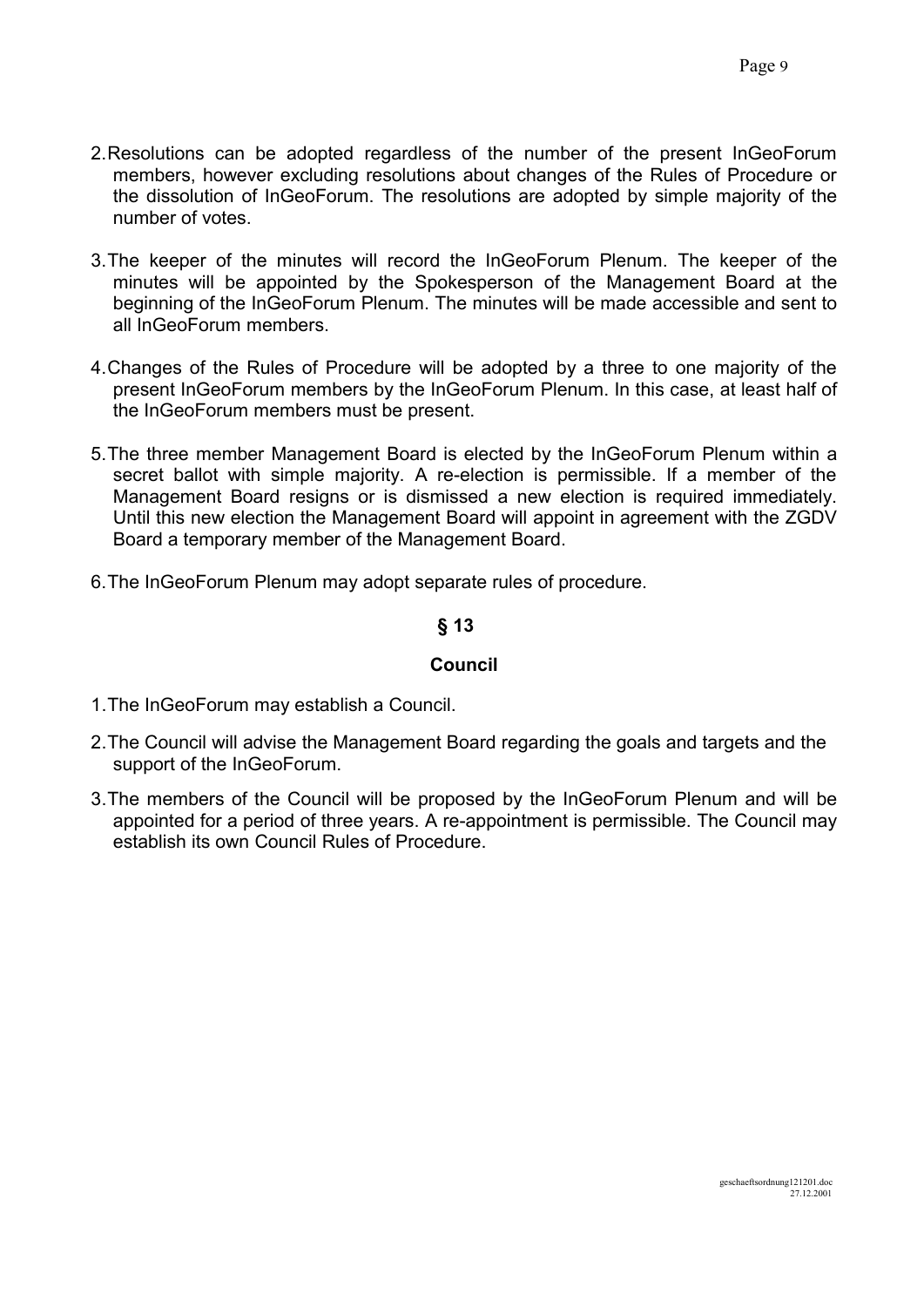## **Liability**

The members of the InGeoForum are not liable for the obligations of InGeoForum to third parties.

## **Article 15**

## **Dissolution**

- 1. The dissolution of the InGeoForum may only be adopted within an InGeoForum Plenum with a two-third majority of all InGeoForum members, not only of the members present.
- 2. This resolutions will be implemented by the ZGD Board

## **Article 15**

## **Severability Clause**

- 1. Should individual stipulations of the present Rules of Procedure be or become invalid, the validity of all other stipulations remains unaffected.
- 2. The Plenum of the ZGDV Board shall propose a valid stipulation, the effect of which is as close as possible to the meaning of the original stipulation, to replace the invalid stipulation.